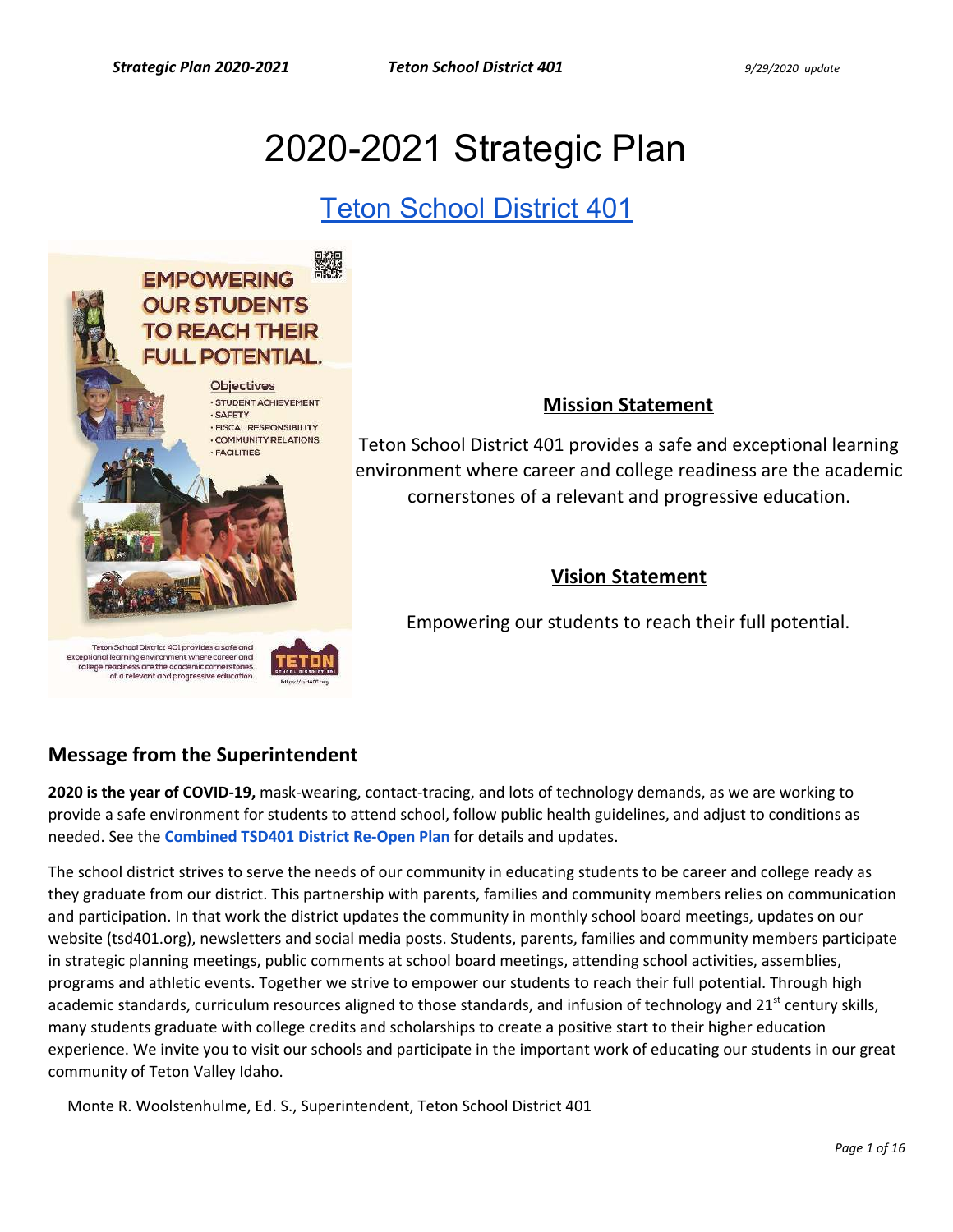# **Table of Contents**

# **[State School Report Card](http://apps.sde.idaho.gov/ReportCard/)**

# **[Continuous Improvement Measures \(SDE template\)](https://docs.google.com/document/d/132bA2GStWiqGkBeeicgnR4HaEmlZcDKxbPBqgpJbizs/edit?usp=sharing)**

| <b>Mission and Vision Statement</b>                    | page 1  |
|--------------------------------------------------------|---------|
| Overview of District                                   | page 4  |
| Why the Strategic Plan                                 | page 6  |
| Student Goals, Strategies, Initiatives                 | page 7  |
| <b>TSD Annual Improvement Plans</b>                    | page 14 |
| Combined District Plan- Career & College, K-3 Literacy |         |
| <b>Annual District Plan</b>                            |         |
|                                                        |         |

Annual Department Plans (ELL, Special Ed, Curriculum, Dual Language, Technology, Professional Development, Assessment, Danielson, PLC)

School Specific Annual Achievement Goals

| TSD Assessment System      | page 15 |
|----------------------------|---------|
| Past Years Strategic Plans | page 16 |

#### **School Board Members:**

Ben Kearsley (Chair), Shannon Books-Hamby, (Vice-Chair), Jake Kunz, Ticia Sheets, Alexie Hulme

#### **Superintendent:**

Monte R. Woolstenhulme, Ed.S

#### **Teton School District 401**

P.O. Box 775, 481 N. Main Street, Driggs, Idaho, 83422 (208) 228-5923 **[ww.tsd401.org](http://www.tsd401.org/)**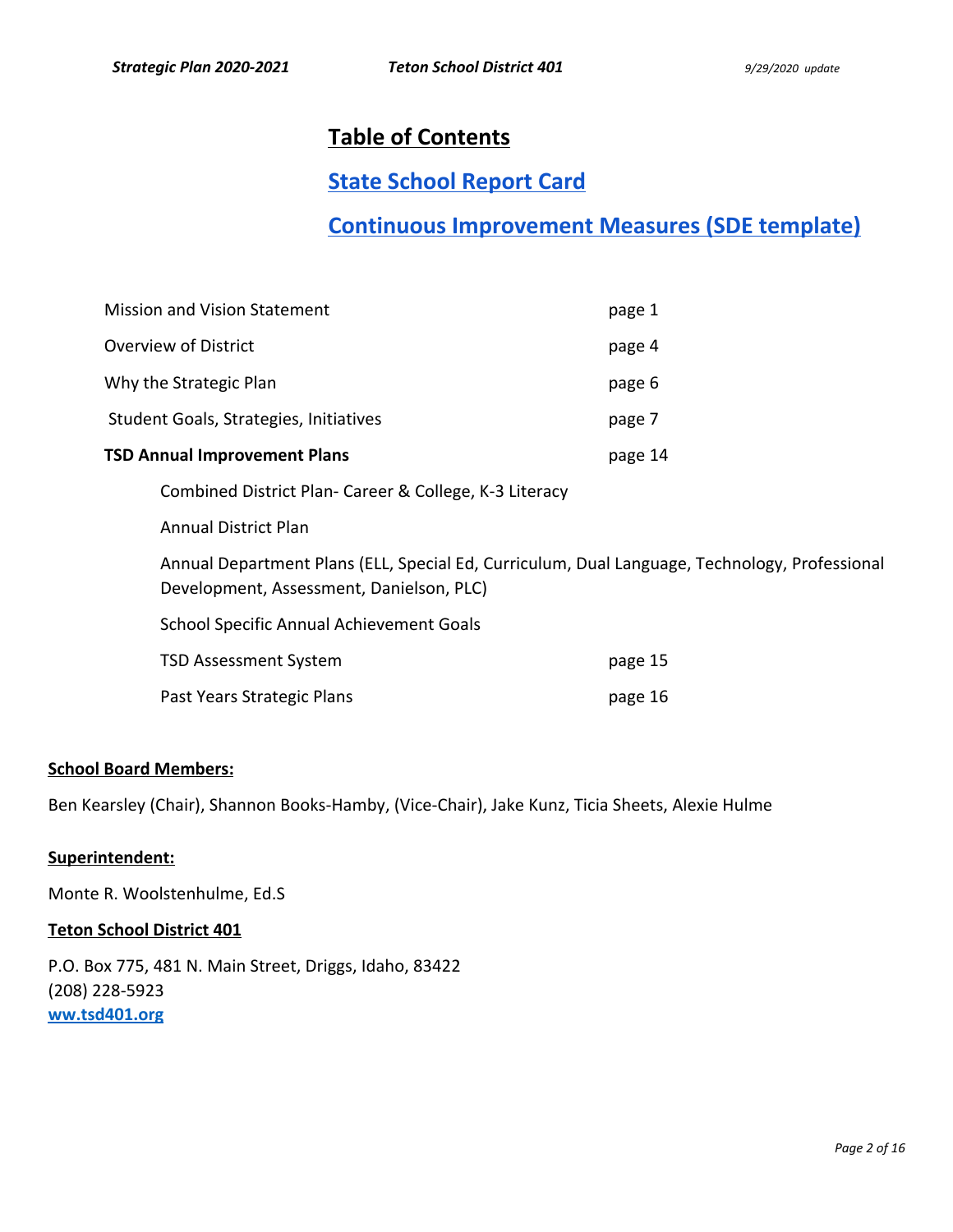### **Overview of Teton School District 401**

Teton County School District #401 is located in east Idaho and has 449.46 square miles of land area and 1.10 As of 2015, the total Teton County School District #401 population is Est. as of 2015 is 10,564.



**Type:** Regular Local School District **Grade:** Prekindergarten to Grade 12 **Number of Schools:** 7 **Number of Students:** 1815 **Staff Members: 245 Population Growth:** 3% growth from 2010-2020 **Population Density:** 22.57/sq. mi **Time Zone:** Mountain GMT -7:00 with Daylight Savings **Land Area:** 449.46 sq. mi, rank **Water Area:** 1.10 sq. mi (0.25%) **State:** Idaho **County:** Teton County **Cities:** Victor, Driggs, Tetonia, Felt, Clawson, and Alta, Wyoming students in grades 6-12. **Student enrollment populations include:**  White Students 68.1% Hispanic Students 29.8% Other Students 2.1% **English Language Learners:** 14.9% **Free & Reduced:** 40% **Special Education:** 13.8%

#### **Teton County Idaho Information**

State of Idaho County Information:

<https://www.idaho.gov/counties/teton/>

#### **US Census Bureau:**

[https://www.census.gov/quickfacts/fact/table/tetoncount](https://www.census.gov/quickfacts/fact/table/tetoncountyidaho/PST045218) [yidaho/PST045218](https://www.census.gov/quickfacts/fact/table/tetoncountyidaho/PST045218)

#### **Teton County, Idaho website:**

<http://tetoncountyidaho.gov/>

**Teton School District 401**  <https://tsd401.org/>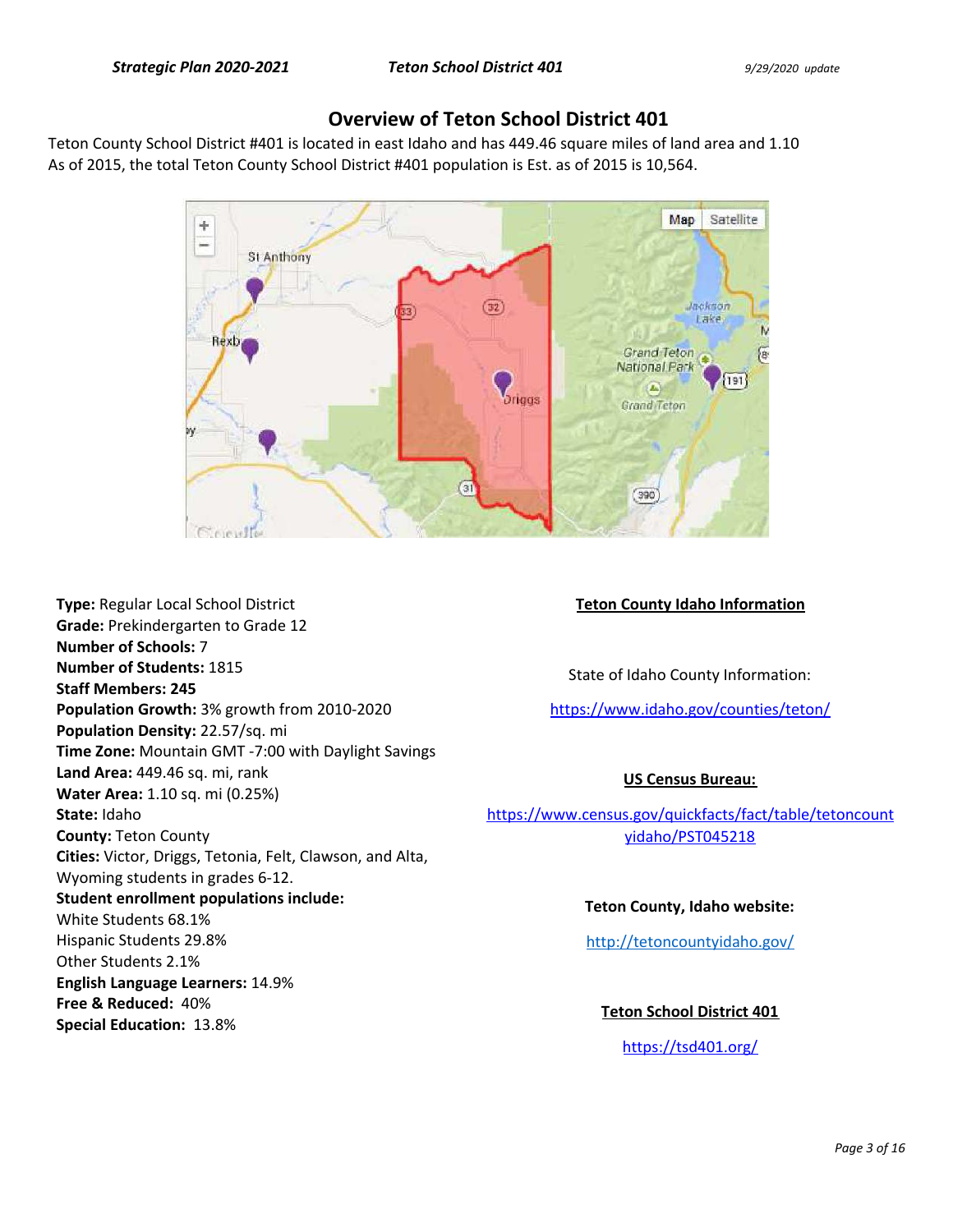# [Teton School District 401 Organization Chart](https://drive.google.com/open?id=15ul2oX83F_hlsha-73JHwhAyQQ_cNYRN)

#### **School Information**

**7 Schools:** one high school, one middle school, one alternative school, 4 elementary schools

**Staff:** 245 total employees**,** 111 teachers, 8 administrators, 7 school counselors, 100% of teachers hold a bachelor's degree, 38 hold a master's degree, 1 holds a postgraduate degree.

#### **Teton High School Graduation rate**:

| 2019-2020 | thd   |
|-----------|-------|
| 2018-2019 | 96.7% |
| 2017-2018 | 94.6% |
| 2016-2017 | 97.2% |
| 2015-2016 | 96.7% |

**Scholarships awarded and College credits earned** (Teton High School Seniors):

| 2020 | \$3,186,329 | 851 college credits  | 128 seniors |
|------|-------------|----------------------|-------------|
| 2019 | \$2,406,418 | 816 college credits  | 98 seniors  |
| 2018 | \$1,575,720 | 888 College Credits  | 106 seniors |
| 2017 | \$3,960,143 | 894 College credits  | 104 seniors |
| 2016 | \$1,747,475 | 1083 college credits | 95 seniors  |
| 2015 | \$1,449,587 | 679 college credits  | 81 seniors  |
| 2014 | \$1,727,783 | 837 college credits  | 100 seniors |

#### **Teton High School Dual/AP Classes**

|           | • AP Language             | 3 credits | Idaho State University (ISU)    |
|-----------|---------------------------|-----------|---------------------------------|
|           | • AP Literature           | 3 credits | <b>Idaho State University</b>   |
|           | • AP Calculus AB          | 4 credits | <b>Idaho State University</b>   |
|           | • AP Biology              | 4 credits | <b>Idaho State University</b>   |
| $\bullet$ | <b>Dual US Government</b> | 3 credits | Idaho State University          |
| $\bullet$ | Dual Communications 101   | 3 credits | <b>Idaho State University</b>   |
|           | <b>Dual Pre-Calculus</b>  | 5 credits | College of Southern Idaho (CSI) |

In addition, Idaho Digital Learning Academy (IDLA) offers many AP and Dual Credit options which are available to our students. Several Teton High School students take advantage of this option.

Teton High School offers many college/tech prep credits through our Vocational Courses. Typically, after taking a sequence of courses and upon reaching the Capstone Course, course college credit is an option. In addition, some of the college credits require passing certification testing as well.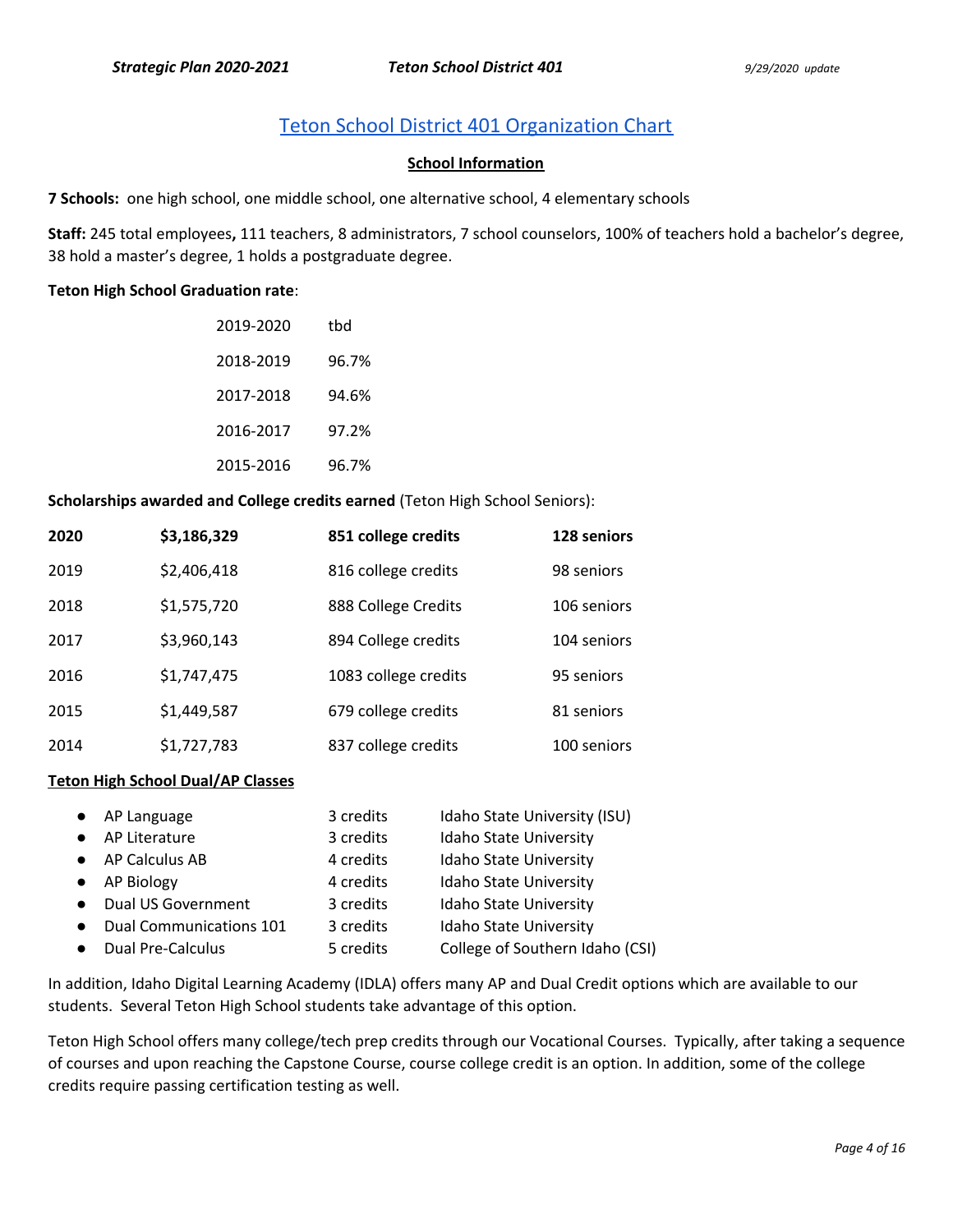These college credits transfer to the institutions of higher education and may count towards general education, electives or credits towards a major or minor. Students and parents are highly encouraged to verify that credit transfer with the institution of higher education they are interested in attending after high school. You may contact the institutions directly, or use a great online resource for Idaho: **www.idtransfer.org**

#### **Teton School District Facilities**

| <b>School</b>                    | Year Built                        | <b>Age of School</b> |
|----------------------------------|-----------------------------------|----------------------|
| <b>Victor Elementary</b>         | 2020 new school (old school 1941) | 1! (old school: 78)  |
| <b>Driggs Elementary</b>         | 2020 new school                   | 1!                   |
| Rendezvous Elementary            | 1953, 2019                        | 66, 1!               |
| <b>Teton Middle</b>              | 2009, *2020 new addition          | 10, 1!               |
| <b>Teton High</b>                | 1998 & 2008, *2020 new addition   | 21, 10, 1!           |
| Tetonia Elementary               | 1951, *2019 new north addition    | 68, 1!               |
| District Office, Basin HS, Pre-K | 1952 & 1972, *2020 new school     | 67                   |
| Maintenance Shop                 | 2018 (198 Rodeo Dr.)              | 2 yrs                |
| <b>Bus Shop</b>                  | 1975 (278 Rodeo Dr.)              | 45 yrs               |

## New School Information: [https://tsd401bond.org](https://tsd401bond.org/)

- New Driggs Elementary
- New Victor Elementary
- Rendezvous Upper Elementary east addition
- Tetonia Elementary north addition
- Teton Middle School east/8th gr. wing addition
- Teton High School SE addition/classrooms/practice gym, Ag shop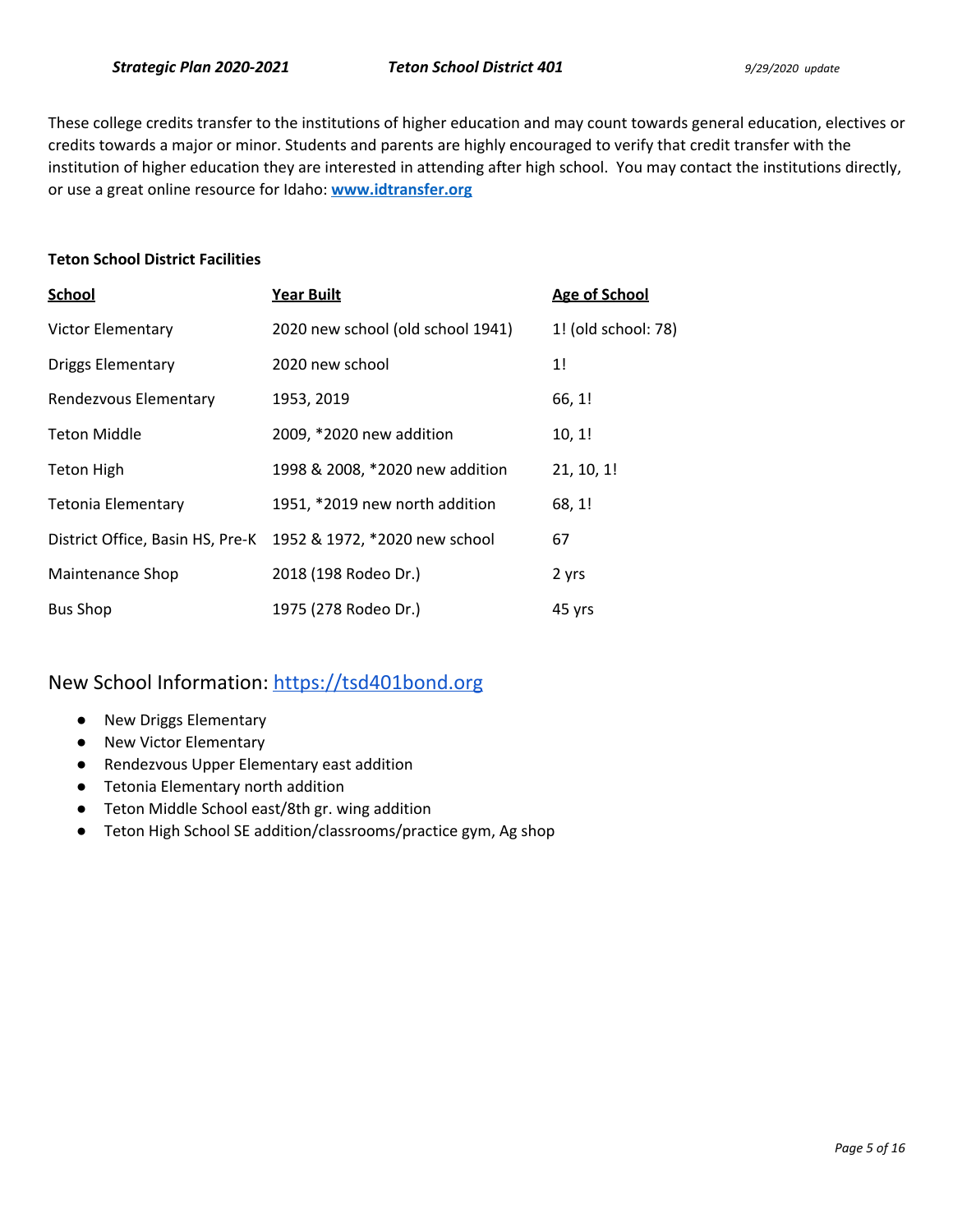### **Why the Strategic Plan?**

#### **[Strategic Plan Brochure](https://drive.google.com/file/d/0B7DsLEZP_RoibVQtRmNmaVl1UHBZME1kRjEwUXgxcjhCZ2Vv/view?usp=sharing)**

The reason for developing and implementing a Strategic Plan is to determine who we are as an organization, identify what we are currently doing in educating the children of Teton County, and then from all the information gathered determine a path for the future. The purpose is to help Teton District 401 do a better job of educating our children, always asking "are we doing the right thing". The planning process ensures that every one of our staff is working toward the same goals and that we are assessing and adjusting our plan in response to data and to a dynamic, changing environment.

In developing our Strategic Plan the School Board engaged in 8 Working Sessions and 3 Eggs and Education Breakfast meetings with participation from our internal stakeholders (district staff) and our external stakeholders (parents, community members, organizations, and businesses). Through the input from our stakeholders strengths and weaknesses of the district and desired future outcomes were identified.

This is called an **Environmental Scan**. The scan areas are:

#### **Student Achievement, Safety, Fiscal Responsibility, Community Relations, and Facilities**.

These areas are also the goal areas found in Teton School District 401 mission statement.

| <b>Dates of Working Sessions</b> | <b>Dates of Eggs and Education Breakfasts:</b> |
|----------------------------------|------------------------------------------------|
| September 24, 2015               | November 4, 2015                               |
| October 28, 2015                 | January 22, 2016                               |
| November 18, 2015                | April 27, 2016                                 |
| January 13, 2016                 |                                                |
| February 23, 2016                |                                                |
| March 9, 2016                    |                                                |
| April 18, 2016                   |                                                |
| June 6, 2016                     |                                                |
| July 20, 2017                    |                                                |
| Aug. 7, 2017                     |                                                |
|                                  |                                                |

#### **\*Reviewed in regular school board meetings. 2020 update review, October, 2020, date tbd.**

 On the pages following are the results from the District's Environmental Scan. Developed from the scan are the District Goals, Strategies and Initiatives for each area. We express our appreciation to the staff members, parents, community members and local leaders that helped contribute to the updates on the strategic plan.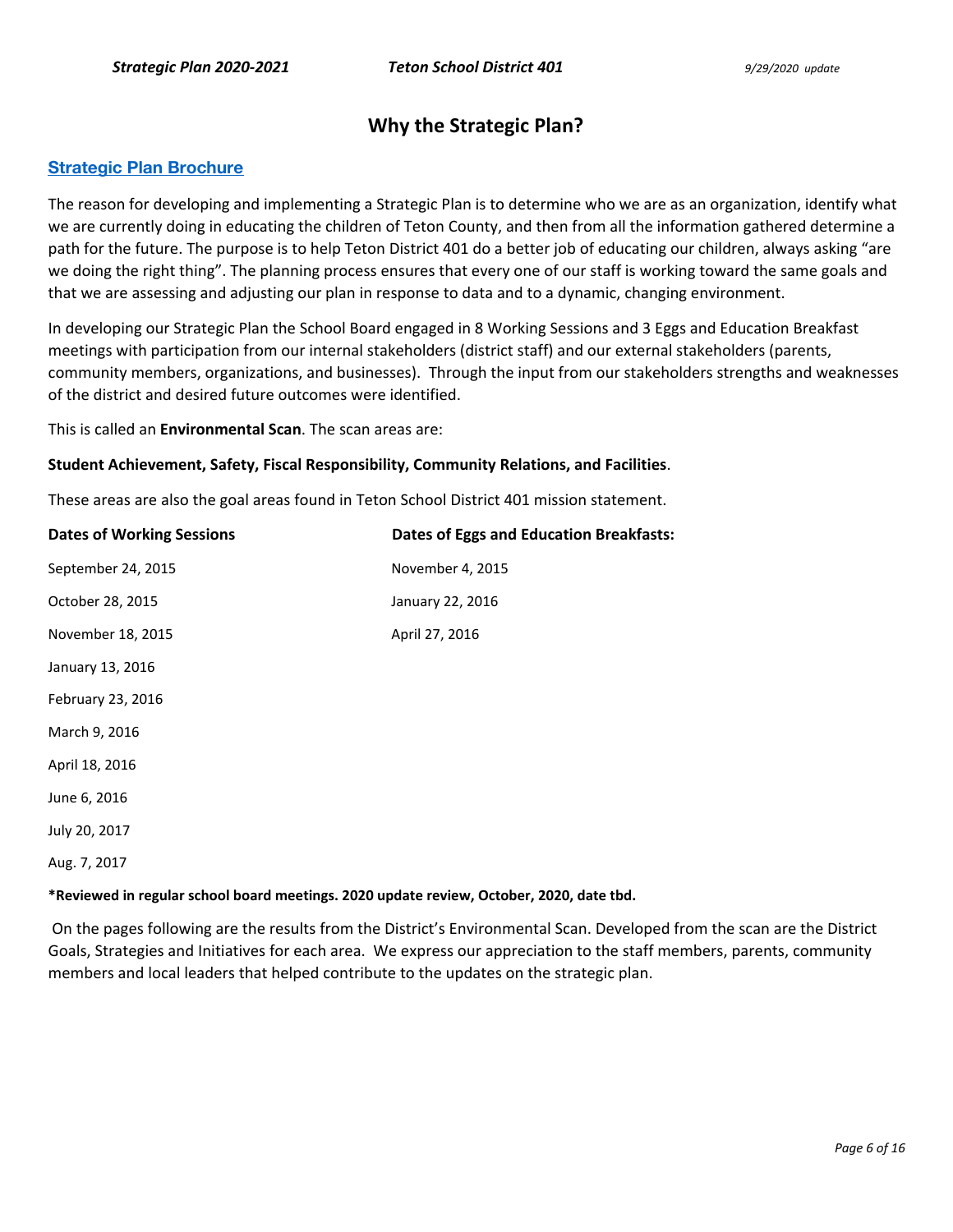# Goals, Strategies and Initiatives

**For detailed Annual Action Plans for all Goal Areas see [Strategic Plan Working Doc](https://docs.google.com/document/d/1UdBQ6MDJKGCCqXcR3KUIAaoxWyKXPVHcqfKDGY19Ntk/edit?usp=sharing) or the Annual Improvement Plans Section starting on page** 

**[State School Report Card](http://apps.sde.idaho.gov/ReportCard/)** 

# **Student Achievement**

**Objective: All students will be prepared to succeed in a career and/or college of their choice.** 

**Goal: All students will meet growth targets** 

**Strategy 1**: **All K-12 coursework will be aligned to the Idaho Content Standards.** 

- **1-1A Initiative**: All students have equitable access to a rigorous, aligned standards based curriculum, instructional methods, materials/resources, and assessments.
- **1-1B Initiative**: Provide time and resources for K-12 teachers and administrators to horizontally and vertically align curriculum within grades, between grades and in transition years between schools through a focus on instructional methods and practices.
- **1-1C Initiative:** Establish a meeting rubric/protocol to assist in planning and guiding collaboration and team meetings to assist with district-wide consistency and support.
- **1-1D** Initiative: Curriculum, instruction and assessment work will be aligned to the district's strategic plan, state and federal guidelines, and requirements.
- **1-1E Initiative**: The curriculum director will help facilitate the instructional practices, curriculum alignment and assessment coordination in the district.

**Strategy 2**: **Student achievement will improve for all students in the district with a focus on challenging students and closing the achievement gap between subgroups of students through data driven decision making.** 

- **1-2A Initiative**: Follow assessment schedule and present summary assessment reports.
- **1-2B Initiative**: Implement Response to Intervention, Multi-Tiered System of Support (RtI-MTSS) teaching practices through state grant training, collaboration in the school district and with other school districts and SDE.
- **1-2C Initiative:** The district and administrative team will conduct quarterly data review to determine student growth, and success of academic plans and support systems and to drive decision making per grade level and subject area.
- **1-2D Initiative**: The district engages the administration, teachers and students in gathering information on their own performance.
- **1-2E Initiative**: Decrease the number of students needing remediation support.
- **1-2F Initiative**: Increase learning opportunities with under-represented groups of students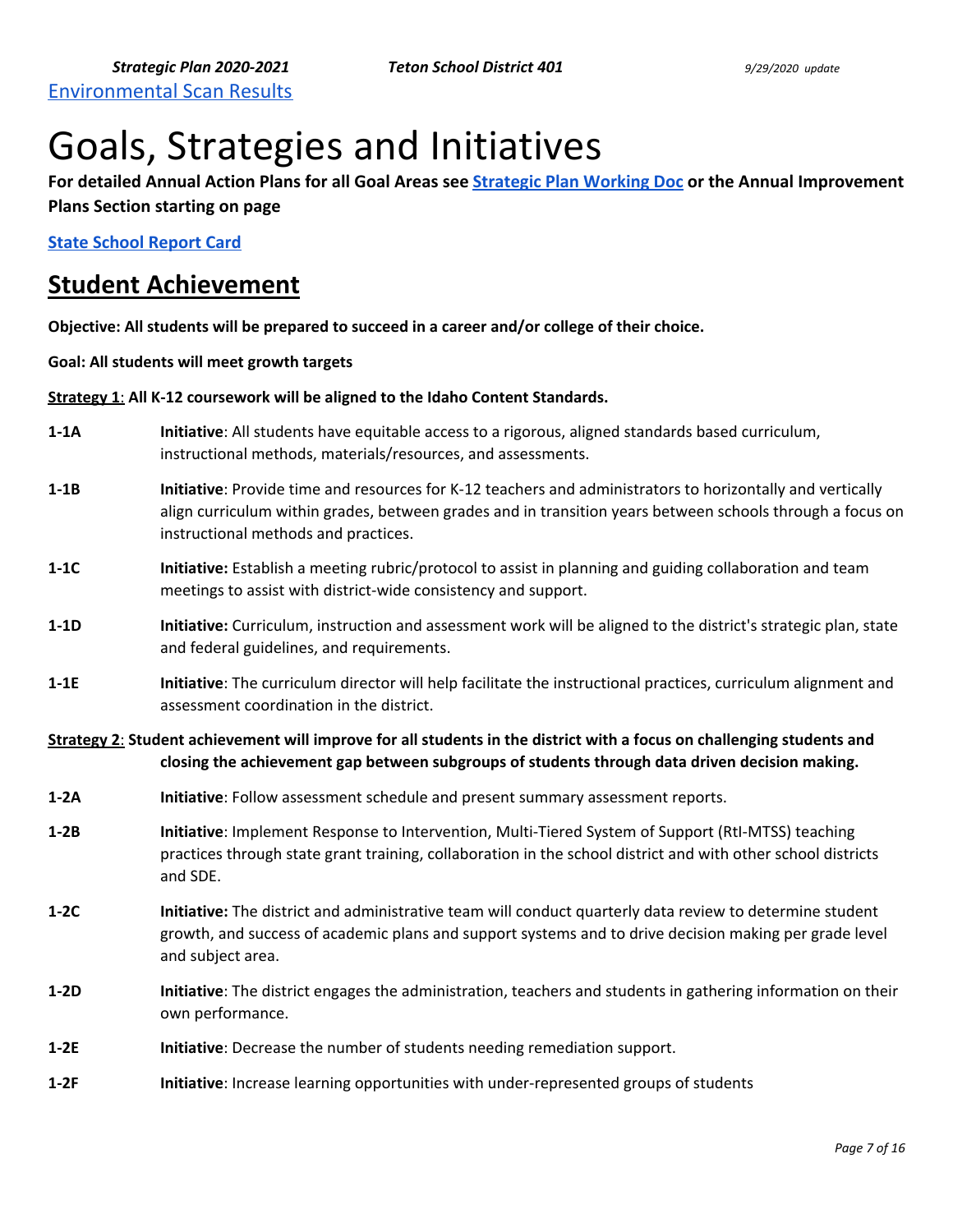| Strategy 3: Our district will employ best practices that are researched based, differentiated, innovative, engaging and |
|-------------------------------------------------------------------------------------------------------------------------|
| authentic including implementing programs that will facilitate technological learning for the future.                   |

- **1-3A Initiative**: All students will receive high quality instruction delivered through differentiated instructional practices.
- **1-3B Initiative:** Teachers and instructional staff will be supported in the implementation of the Danielson Teachers Evaluation Framework.
- **1-3C Initiative**: Implement a dual language program modeled after the Jefferson School District Rigby, Idaho. See Timeline phases I, II and III to build capacity.
- **1-3D Initiative:** Address ELL program improvements identified by the SDE federal program audit, April 2016,
- **1-3E Initiative**: Evaluate current career and college readiness to determine student needs and program effectiveness.
- **1-3F Initiative**: Develop business collaboration internships and enhance work experience opportunities in the community.
- **1-3G Initiative**: All students will develop and follow a 4 year academic high school plan aligned to their interest in college/career as determined by using the Idaho Career Information System.
- **1-3H Initiative**: Set a vision and three year plan for learning enabled by technology in the areas of accessibility, devices, connectivity, and resources to build cutting edge technology and a robust infrastructure for learning in future ready schools.
- **1-3I** Initiative: Review current technology plan, update according to best practices and align to technology skills standards in Idaho.
- **1-3J** Initiatives: All students will follow a K-12 technology skill plan in learning to prepare them for career and college.
- **1-3K Initiative:** Improve STEM focus in schools.
- **1-3L Initiative:** Research grants to address areas of need such as ELL, RtI-MTSS, etc.
- **1-3M Initiative:** Implement an extended year reading program (equivalent of 40 hours) for students in grades K-3 that perform below grade level on the IRI reading assessment in accordance with Idaho Code 33-1615.
- **1-3N Initiative**: Support and partner to offer extended year programs, resource center services, and educational support systems for families and students.
- **1-3O Initiative**: Implement the fiscal agent sponsorship of the 4-8 week summer camp program partnering with local programs such as the library, summer food program at Driggs Elementary.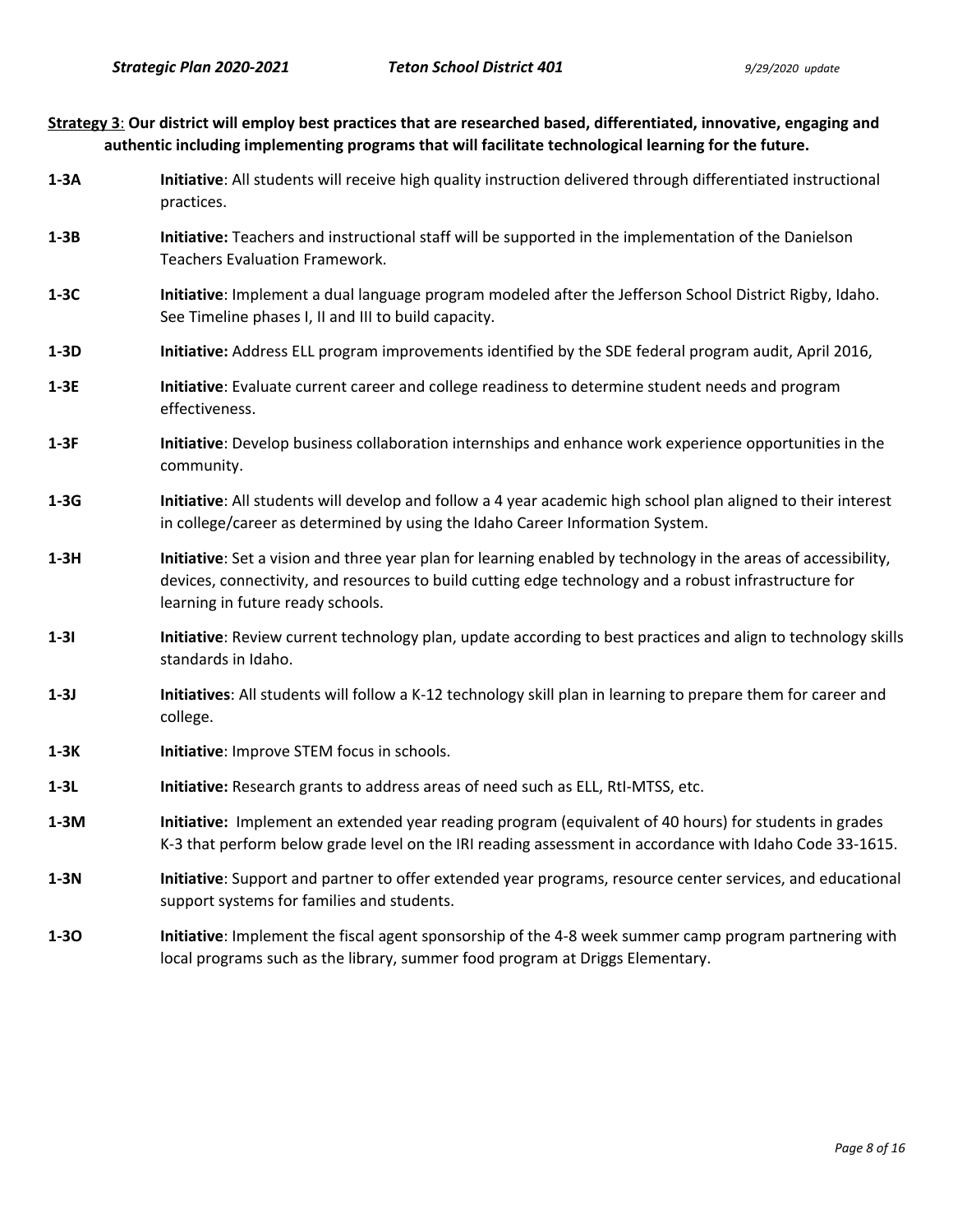**Goal 2: To identify excellence in teaching for all teachers, the district will use the Danielson Teaching Quality Framework Summary State Report and other measures of student, parent feedback annually.** 

**Strategy 4: Create a professional development system that will address the individual needs of teachers and leaders based on evaluations and student performance data with a strong accountability and coaching framework.** 

- **1.2-4A Initiatives:** District and school plans and the alignment to Idaho Core Standards will drive the PD content in collaboration with the district PD committee which are researched based and best practice.
- **1.2-4B Initiative:** All teachers will participate in district wide collaboration tied to professional development and focused on aligned curriculum horizontally and vertically k-12 to the Idaho Core Standards within grade level teams and subject areas.
- **1.2-4C Initiative:** ELL program improvements and supports will be addressed through PD.
- **1.2-4D Initiative**: Training and support for counselors at the middle and high school in Idaho CIS will occur.
- **1.2-4E Initiative:** Focus on high quality, in-district PD that reflects the needs of teachers, students, and schools.
- **1.2-4F Initiative: (new)** District administrative team will review training needs that will positively impact administrative performance. For example leadership, coaching, public relations, student interactions, etc.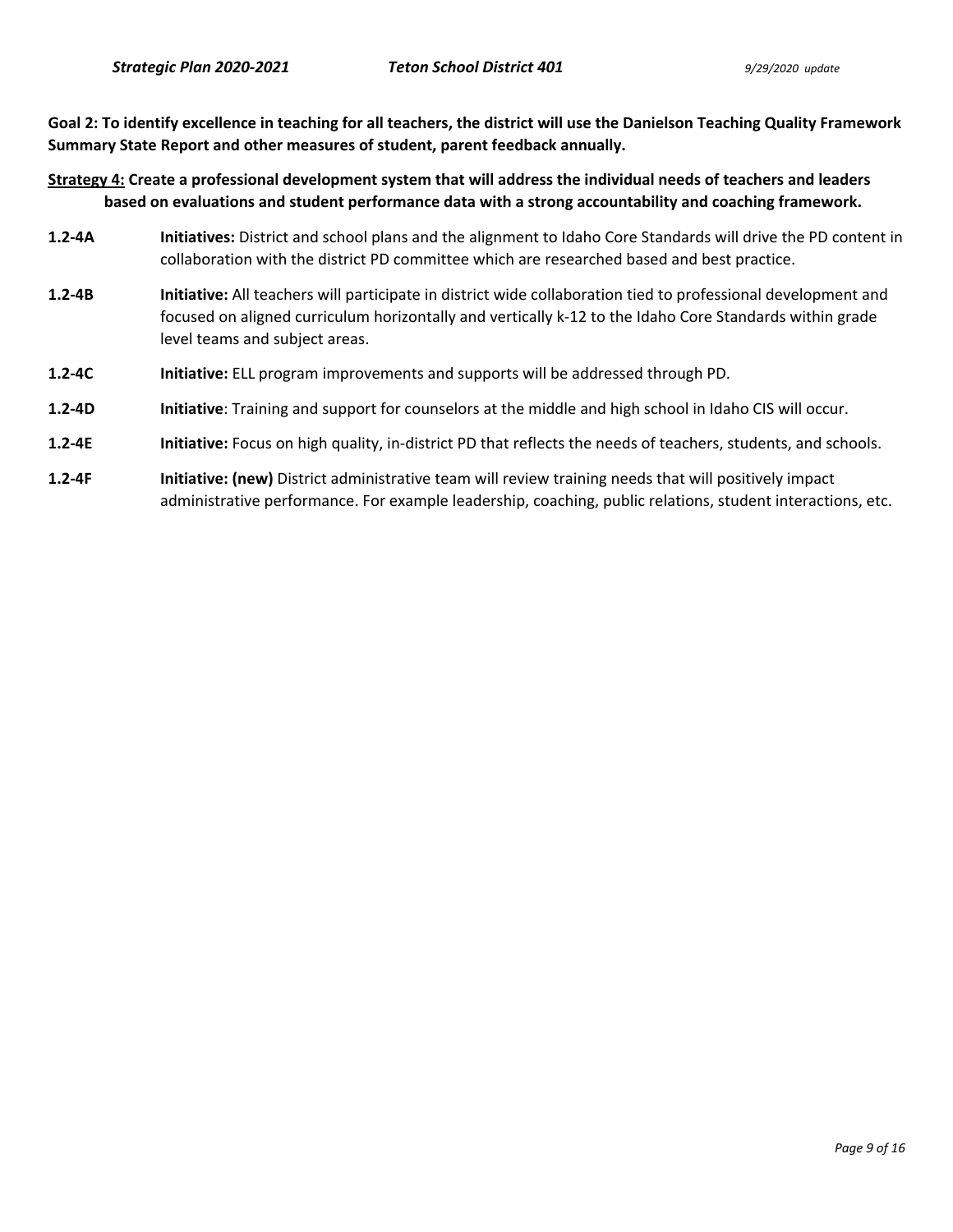# **Safety**

**2. Objective: The district is committed to providing a safe learning environment for all students, staff, and visitors. This belief is focused on meeting students' physical, mental and emotional, social and safety needs, to create a school culture that is safe, welcoming and nurtures positive relationships to guide student achievement.** 

#### **Goal: All students will be safe at school every day.**

- **1. Strategy:** The district is committed to providing a safe learning environment for all students, staff, and visitors, and will incorporate best practices, safety technology and exercises to create a safe environment for the physical, mental, emotional and social well-being of all students.
- **2-1 Initiative:** Suicide Prevention (training for staff, coaches, resources for parents, peer-mentoring (state Sources of Strength grant/training/support), need is ongoing.
- **2-2 Initiative:** Bullying-Cyberbullying-Harassment prevention, Digital Citizenship support, training, resources (Training for staff, resources for students & parents), need is ongoing.
- **2-3 Initiative:** Safe Routes to school (pathways, sidewalks, crossing flags, updated signage), continue to address access areas (sidewalks between schools, paving bus loading areas, lighting on pathways), continue collaboration and partnerships.
- **2-4 Initiative:** Positive student relationships (peers, staff, community members), PBIS (Respect, Responsible, Ready), staff expectations, support, and student accountability, need is ongoing.
- **2-5 Initiative:** Safe entryways to schools (review security access at all entrances to schools: enhanced video monitoring systems, buzzer systems, remodel entryway to direct all entrance traffic through the main office, or other feasible options), need is ongoing.
- **2-6 Initiative:** Collaboration with safety officials: Teton County Sheriff's Department, Teton County Fire & Rescue Department, Teton County Emergency Management, Eastern Idaho District 7 Public Health Department, American Red Cross, Teton Valley Hospital and Ambulance Services, State of Idaho Division of Building Safety with annual safety inspections of all schools and facilities, to ensure our schools are safe, secure and well prepared if an emergency occurs.
- **2-7 Initiative:** School Resource Officer (SRO): continue to research funding and staffing options with the school district and Teton County Sheriff's Department to restore this position.
- **2-8 Initiative:** Enhance internal communication systems and assignments: update and install PA systems in elementary schools, develop redundant communication systems and chain-of-command delegation (multiple ways to communicate and alternative leadership assignments are used), need is ongoing.

### **[TSD 401 Safety Summary](https://tsd401.org/district/school-safety-security/)**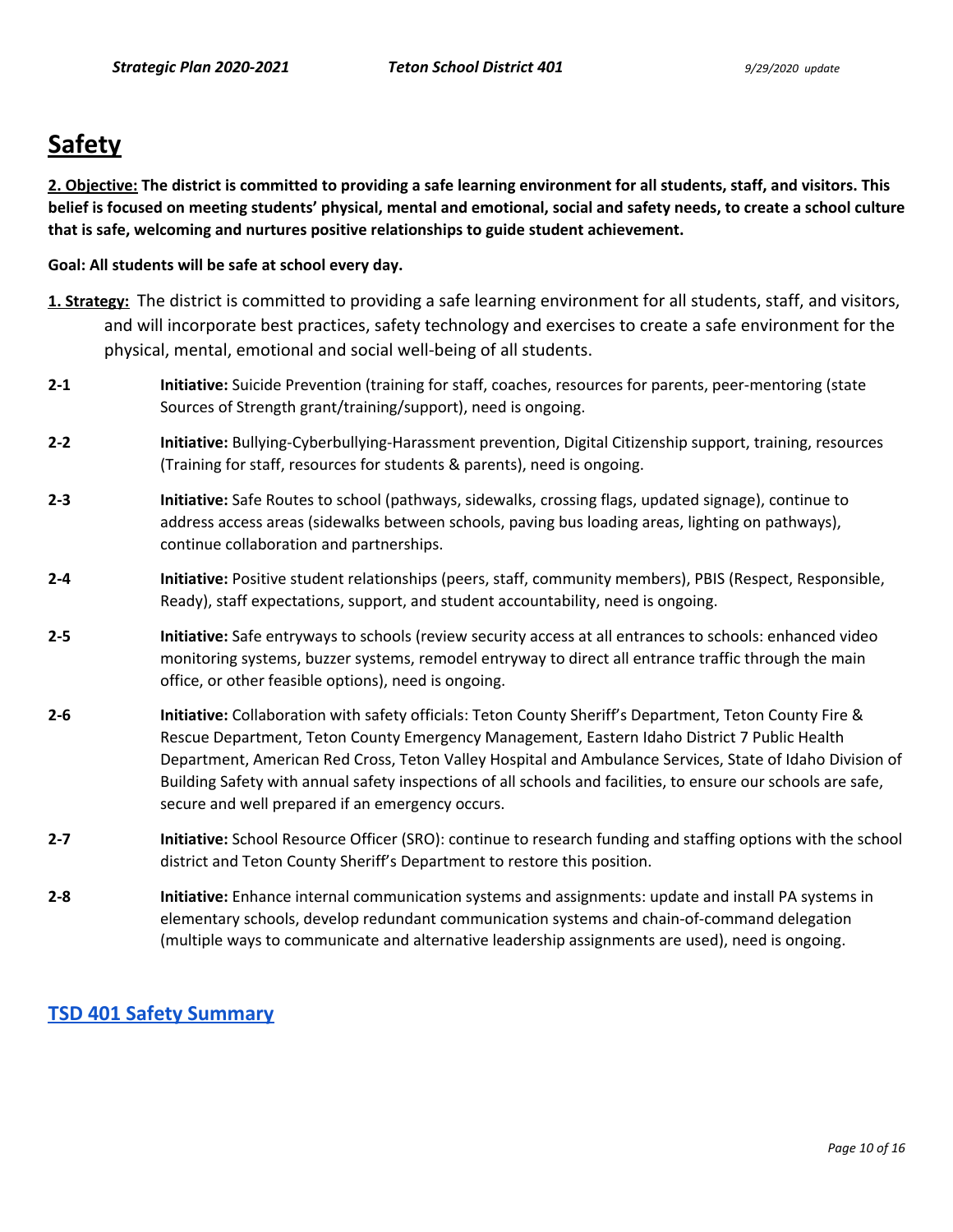# **Fiscal Responsibility**

#### **Objective: In Development**

#### **Goal: The school district will operate within a balanced budget annually.**

#### **Strategy: In Development**

**Initiative:** Create and share budgets that are transparent, accurate, easy to understand and follow (IFARMS: Idaho Financial Accounting Reporting Management System). Allowing for increased public knowledge and understanding of district finances. Use forecasting budgets monthly or quarterly (budget to actual).

**Initiative:** Align spending with district priorities, IFARMS, and state requirements. District priorities as follows:

**Initiative:** District staff will perform an annual review that will identify additional revenue sources, making sure the district is utilizing and maximizing ADA (Average Daily Attendance), expenses are in line with district goals. \*Reference Student Achievement goals.

**Initiative:** Establish a finance committee.

**[Policy Section 7000 Financial Management](https://tsd401.org/policies/financial-management/)**

**[District Financial Reports](https://tsd401.org/financial-reports/)**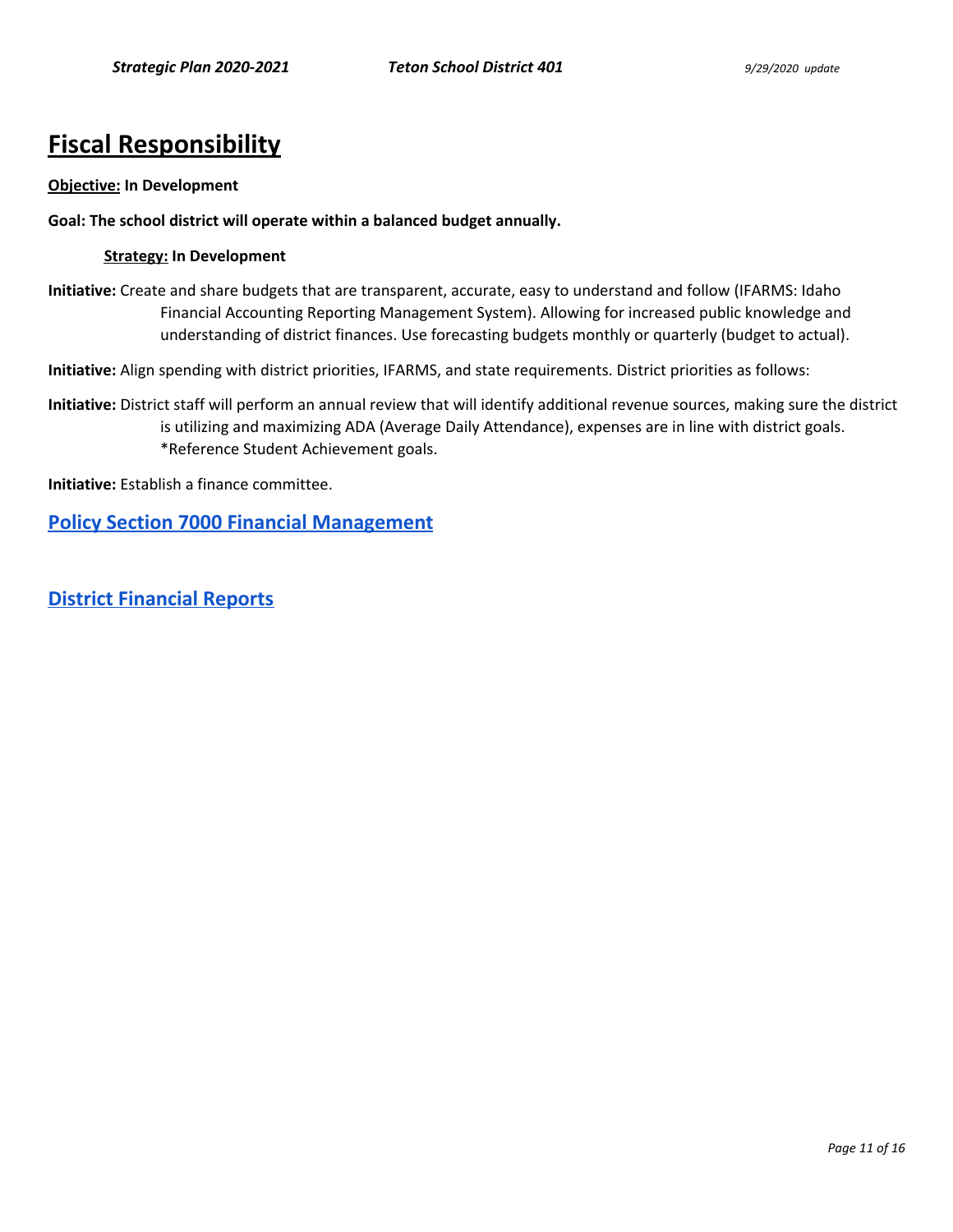# **Community Relations**

#### **Objective: In Development**

**Goal 1: The school district will improve its media presence (i.e.: Facebook, Twitter, Website, Newspaper), on a regular basis.** 

#### **Strategy: The school district will maximize social media to increase visibility and collect feedback through the following:**

**Initiative:** increase utilization of Facebook and Twitter, and establish a campaign to increase followers.

**Initiative:** Increase awareness of school board meetings through On-line streaming and a monthly board newsletter

**Initiative:** Utilize email and school-wide texts to increase awareness of school board meetings

**Initiative:** Create a student driven video campaign that highlights the district, to be shared on social media (District Facebook, District YouTube channel).

**GOAL 2: Establish an advisory board of influential stakeholders by January, 2017.** 

#### **Strategy: Establish an advisory board of influential stakeholders that will inform the board of community sentiment (fears, values, priorities, etc.), and push the district message into the community**

**Initiative:** Committees approved by the Board are: A) Community & Public Relations

**Initiative:** Committees approved by the Board are: B) Facilities

**Initiative:** Committees approved by the Board are: C) Attracting, Retaining and Building Human Capacity

**Initiative:** Committees approved by the board are: D) Finance Committee

[Community Relations Policy Section 4000](https://tsd401.org/policies/community-relations/)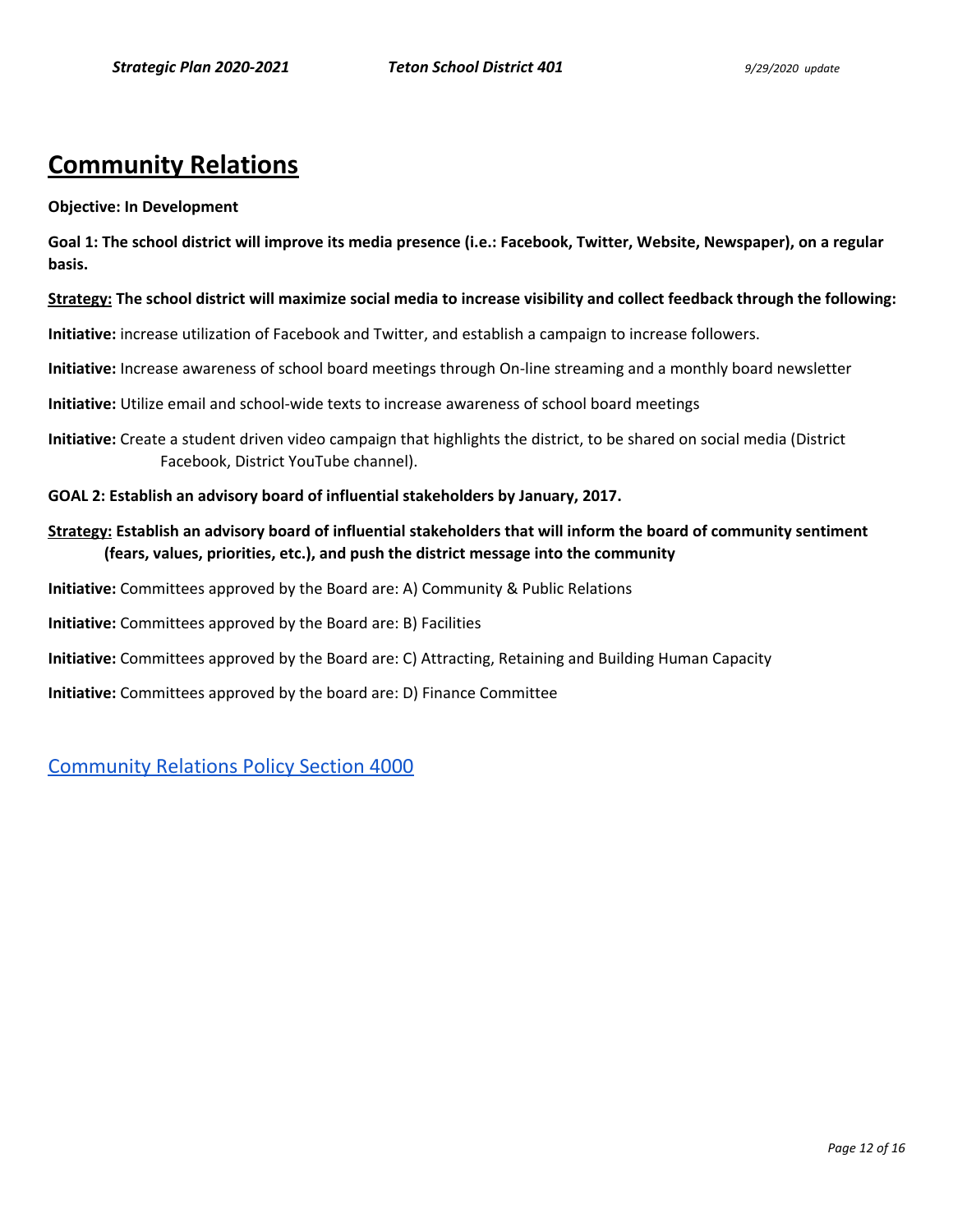# **Facilities**

**Objective: The facilities our students, educators and staff utilize on a daily basis should optimize student learning in energy-efficient, cost-effective and technologically advanced spaces.** 

**Goal 1: Pass a school bond in 2017 to meet school capacity needs.**

**Strategy: Accommodate projected enrollment demands over the next 10-15 years through passage of a bond and construction of new school(s).** 

**Initiative:** Provide regular updates to school district staff and community on the progress of construction projects

**Initiative:** Develop a post-construction plan for sharing new schools and additions with the community

**Initiative:** Develop a post-construction plan to thank the community for its support of our schools

**Goal 2: Create a 3-5 year District technology plan, allowing integration of current technology as a natural part of the educational experience by March 2017.** 

#### **Strategy: In Development**

**Initiative:** Develop, recommend, implement, support, and communicate the District technology plan.

[TSD401 Technology Plan](https://drive.google.com/open?id=11CWYCDNeYfo3fuuQWXuWSGai6xk4yLsUryUFc5-LIgU) 

[School Facilities Policy Section 9000](https://tsd401.org/policies/school-facilities/)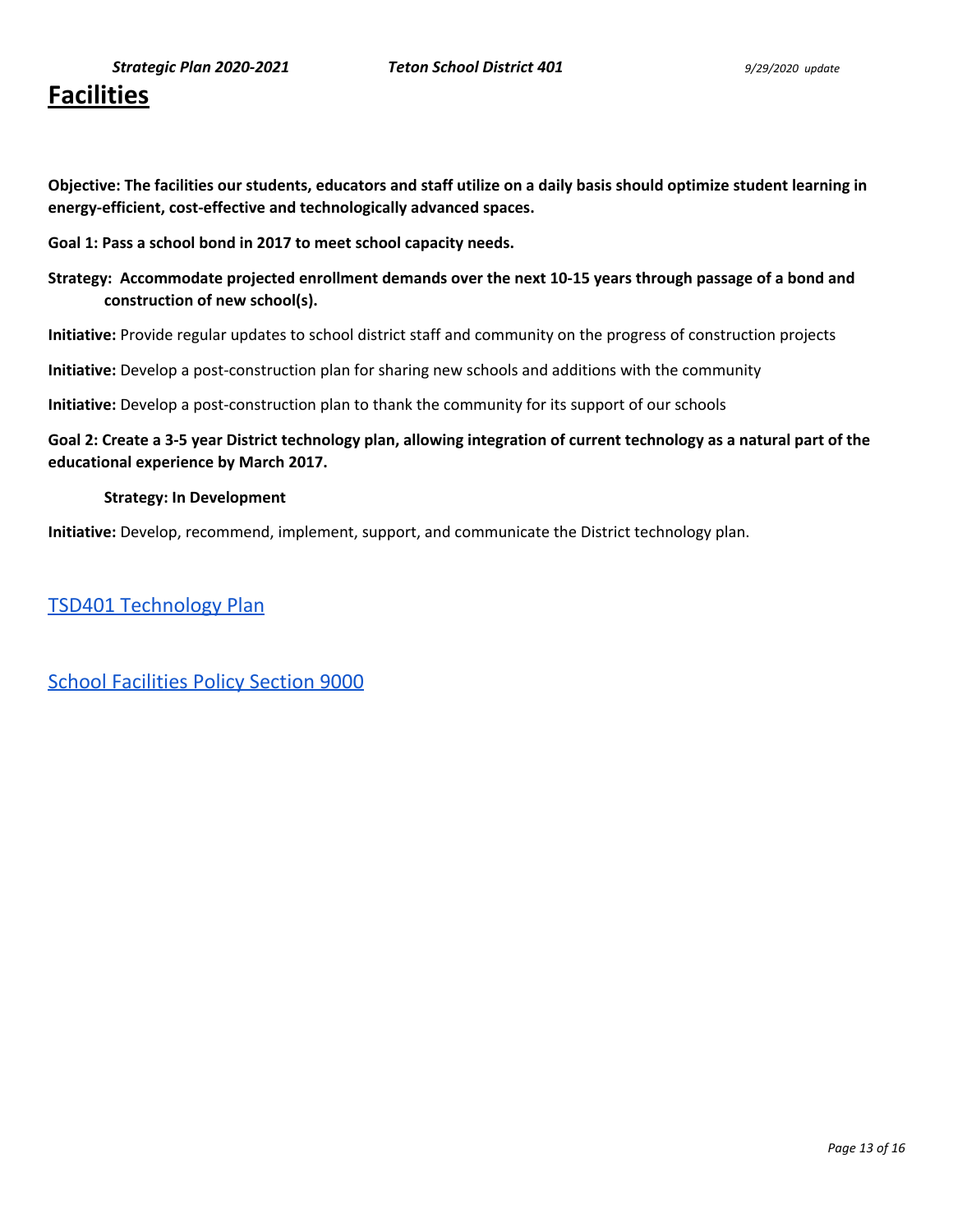## **Annual Improvement Plans**

| <b>State District Report Card</b>                 |                                      |             |            |            |            |
|---------------------------------------------------|--------------------------------------|-------------|------------|------------|------------|
| <b>TSD 401 Report Card 2019-2020</b>              |                                      |             |            |            |            |
| <b>TSD401 Combined Improvement Plan 2019-2020</b> |                                      |             |            |            |            |
| <b>Schoolwide Improvement Plans (SWIP)</b>        |                                      |             |            |            |            |
| <b>THS</b>                                        | <b>TMS</b>                           | <b>RUES</b> | <b>DES</b> | <b>TES</b> | <b>VES</b> |
|                                                   | <b>Danielson Implementation Plan</b> |             |            |            |            |
| <b>Assessment Plan</b>                            |                                      |             |            |            |            |
| <b>Curriculum Plan</b>                            |                                      |             |            |            |            |
| <b>Professional Development Plan</b>              |                                      |             |            |            |            |
| <b>ELL Plan</b>                                   |                                      |             |            |            |            |
| <b>Special Education Plan</b>                     |                                      |             |            |            |            |
| <b>Technology Plan</b>                            |                                      |             |            |            |            |
| 2020-2021 District Annual Plan                    |                                      |             |            |            |            |

#### **[PLC Plan](https://drive.google.com/open?id=1bEhqC1WFtcdszKu-J6TtACpOvY9DWgGZj23aDxaigRY)**

#### **2020-2021 Student Achievement Goals by School:**

**THS-** The percent of students who score proficient on the Spring 2020 ISAT will increase by 5% in both Math and ELA.

98% of seniors will graduate.

**TMS-** The percent of students who score proficient on the Spring 2020 ISAT will increase by 5% in both Math and ELA

The gap between Hispanic and economically disadvantaged student performance and all students performance on the Spring Math ISAT in 2020 will decrease by 5%.

**RUES-** The percent of students proficient on the Spring STAR assessment in math and reading will increase by 5% from the fall percent proficient for students who are Hispanic, English Language Learners and Students with Disabilities.

**DES-** 30% or more of K-3 students who score below proficient on the Fall 2020 IRI will gain at least one performance category on the Spring 2020 IRI.

55% of 3<sup>rd</sup> graders will score proficient or advanced on the Grade 3 ELA ISAT in spring 2021.

**TES-** 30% or more of K-3 students who score below proficient on the Fall 2020 IRI will gain at least one performance category on the Spring 2020 IRI.

55% of 3<sup>rd</sup> graders will score proficient or advanced on the Grade 3 ELA ISAT in spring 2021.

**VES-** 30% or more of K-3 students who score below proficient on the Fall 2020 IRI will gain at least one performance category on the Spring 2019 IRI.

55% of 3<sup>rd</sup> graders will score proficient or advanced on the Grade 3 ELA ISAT in spring 2021.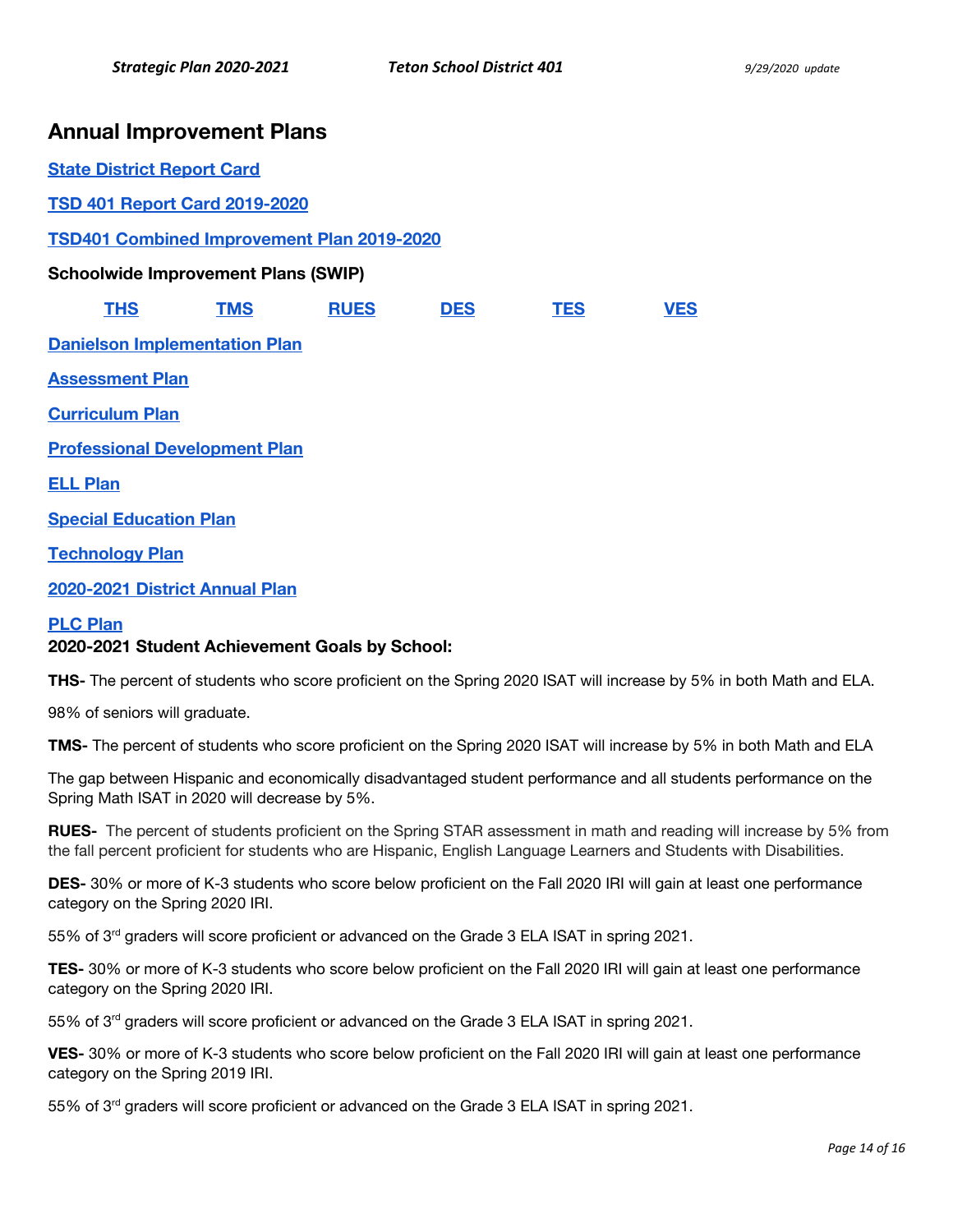### **TSD 401 Annual Assessment System**

### **[TSD Assessment System](https://docs.google.com/document/d/17hBK5ZV4TdIM6yhGSSr7XVZdts-W2zFTqWvbL5jwBEE/edit?usp=sharing)**

**[TSD 401 Report Card- 2018-2019](https://drive.google.com/open?id=1KzcMYj5SiUpivP9_ISrp-WbeRKxPicHi8AIH0R0CZ50)** 

### **[TSD 401 Report Card 2019-2020](https://docs.google.com/document/d/1lCvpJqoWT6CT6AlqfJzgj9p-D8RalcHvQ9jXz_Ps0aY/edit?usp=sharing)**

#### **ISAT**

Each spring, students in grades 3-8 and once in high school take the Idaho Standards Achievement Test (ISAT) to determine whether they have achieved the standards for their grade level and subject area. There are tests for English Language Arts/Literacy and Mathematics. In grades 5 and 7, students also take the ISAT science assessment.

These tests are administered to provide ongoing monitoring of individual, school, district, and state progress. Academic proficiency is more than scores. Competency in all academic areas is the goal for every child. This once a year (summative) test is an important component of the statewide student assessment system as stated in [IDAPA 08.02.03.111.06.](https://adminrules.idaho.gov/rules/current/08/080203.pdf#page=21)

#### **Idaho Reading Indicator (IRI), grades K-3**

The Idaho Reading Indicator (IRI) is mandated by the state of Idaho to be administered twice a year; once in the fall and once in the spring. The IRI helps to identify the reading skills of each K-3 student. The IRI provides school personnel with student reading performance in order for school personnel to provide the necessary interventions to improve student's reading skills. **Kindergarten**: measures reading readiness and phonological awareness. **Grades 1-3**: measures reading fluency and accuracy

#### **SAT (Scholastic Aptitude Test) - 11th Grade**

To aid Idaho students, the Idaho State Department of Education with funding appropriated by the Idaho State Legislature, has contracted with the College Board to fund the statewide SAT School Day at each Idaho public high school.

Thus, **100% of 11th grade** students participate in the SAT assessing students on mathematics, and evidence based reading and writing.

#### **PSAT (Preliminary Scholastic Aptitude Test) 2015 fall, 11th Grade**

This test is given before the SAT to provide practice for the SAT, measure readiness for college, and access scholarships.

#### **Idaho English Language Assessment (Access 2.0)**

- The Access 2.0 is designed to assess the growth and proficiency level of Limited English Proficient (LEP) students in the five areas of Reading, Writing, Listening, Speaking, and Comprehension.
- All students who have been identified as "Limited English Proficient" (LEP) within the district Note: Not all English language learners are LEP students.
- Districts and schools may elect to administer this test to their LEPX students who are still within the 2-year monitoring period after exit from an LEP Program. Students who qualify for LEP services, but whose parents waive the Title III funded services, must still test on this annual assessment.